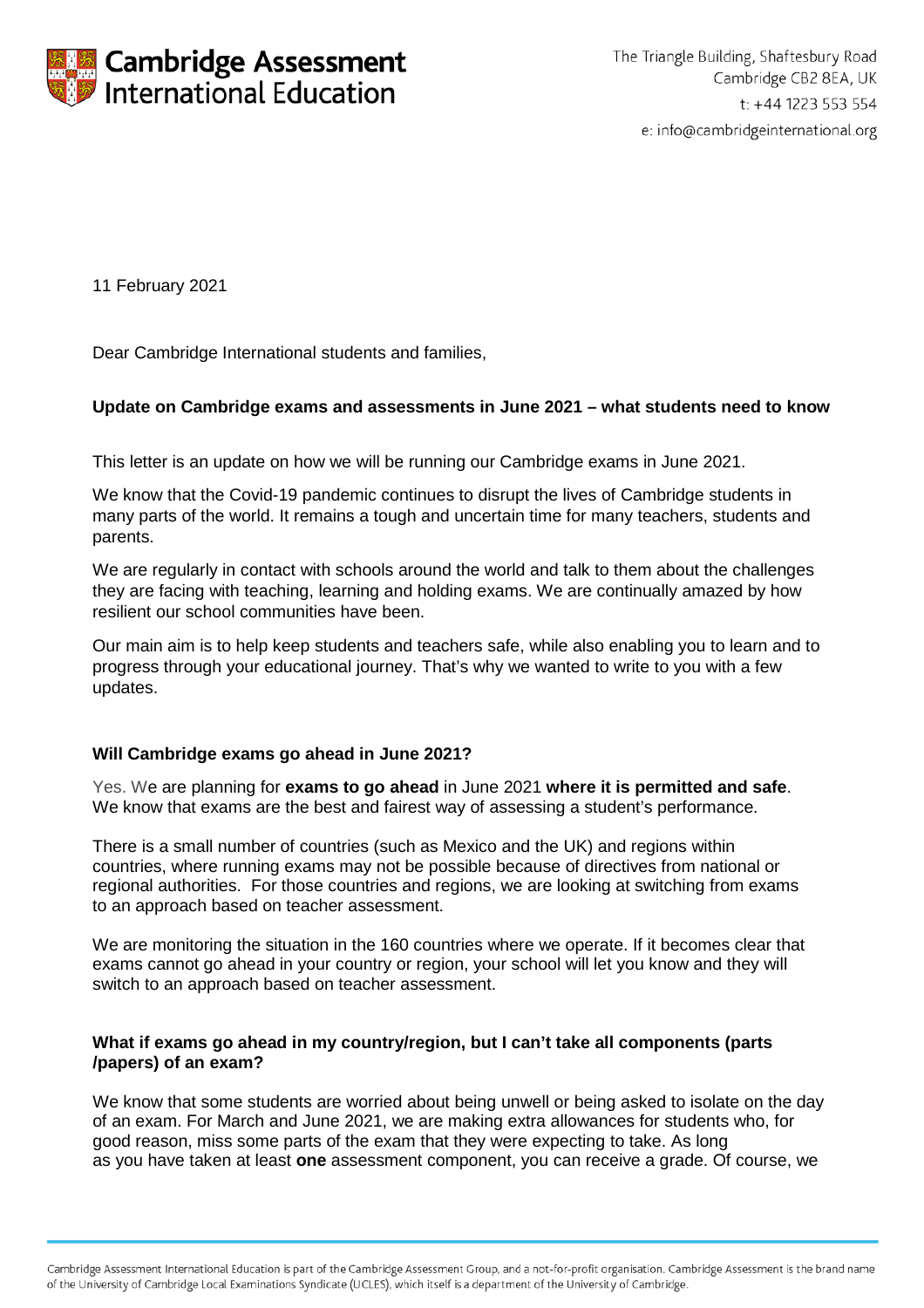strongly recommend planning to take all the components you can - it's better educationally and fairer for students, and reduces the risk that a student misses every component and cannot be given a grade.

## **Why is Cambridge running exams in 2021 when some other exam boards have decided not to hold them?**

Cambridge International is an international exam board, and we work with schools in 160 countries. This means that we need to ensure that the decisions we make about exams work for as many of our schools as possible.

Most of the schools we have surveyed have told us they want us to give students the opportunity to sit exams on the full syllabus, wherever it is possible. We also believe that exams are the best way to assess your knowledge and attainment. At the same time, we need to help students progress, even if they live in a country where the government has decided exams cannot go ahead.

## **How will Cambridge take account of lost learning time and other disruption when giving grades?**

Many of our schools told us they want us to help them manage the impact of the pandemic on teaching and learning. That's why we have set up many extra measures this year to support schools and students. Schools can ask for adjustments to some aspects of assessments, and exemptions from many components that the pandemic makes harder to run. For example, we have adjusted aspects of the work students need to do, such as coursework, speaking tests, science practicals and more. Your school will know more about these adjustments.

We have also provided a whole range of free support to schools to help them manage the transitions between remote and face-to-face teaching.

### **Will exam grades be fair and comparable between students who sit exams and students who have teacher assessed grades?**

It is our responsibility to assess students fairly, and we take this responsibility extremely seriously. We will manage standards in 2021 with the aim of ensuring that grades are comparable whichever route a student takes.

## **Which exams does this relate to?**

These decisions relate to Cambridge IGCSE, Cambridge O Level and Cambridge International AS & A Level. We will confirm how we will award grades for Cambridge Pre-U once we know the outcome of the Ofqual consultation, which will be published the week commencing 22 February.

## **If I live in a country or region within a country where exams cannot go ahead, will it affect my chances of getting into university?**

Cambridge Assessment International Education is part of the Cambridge Assessment Group, and a not-for-profit organisation. Cambridge Assessment is the brand name of the University of Cambridge Local Examinations Syndicate (UCLES), which itself is a department of the University of Cambridge.